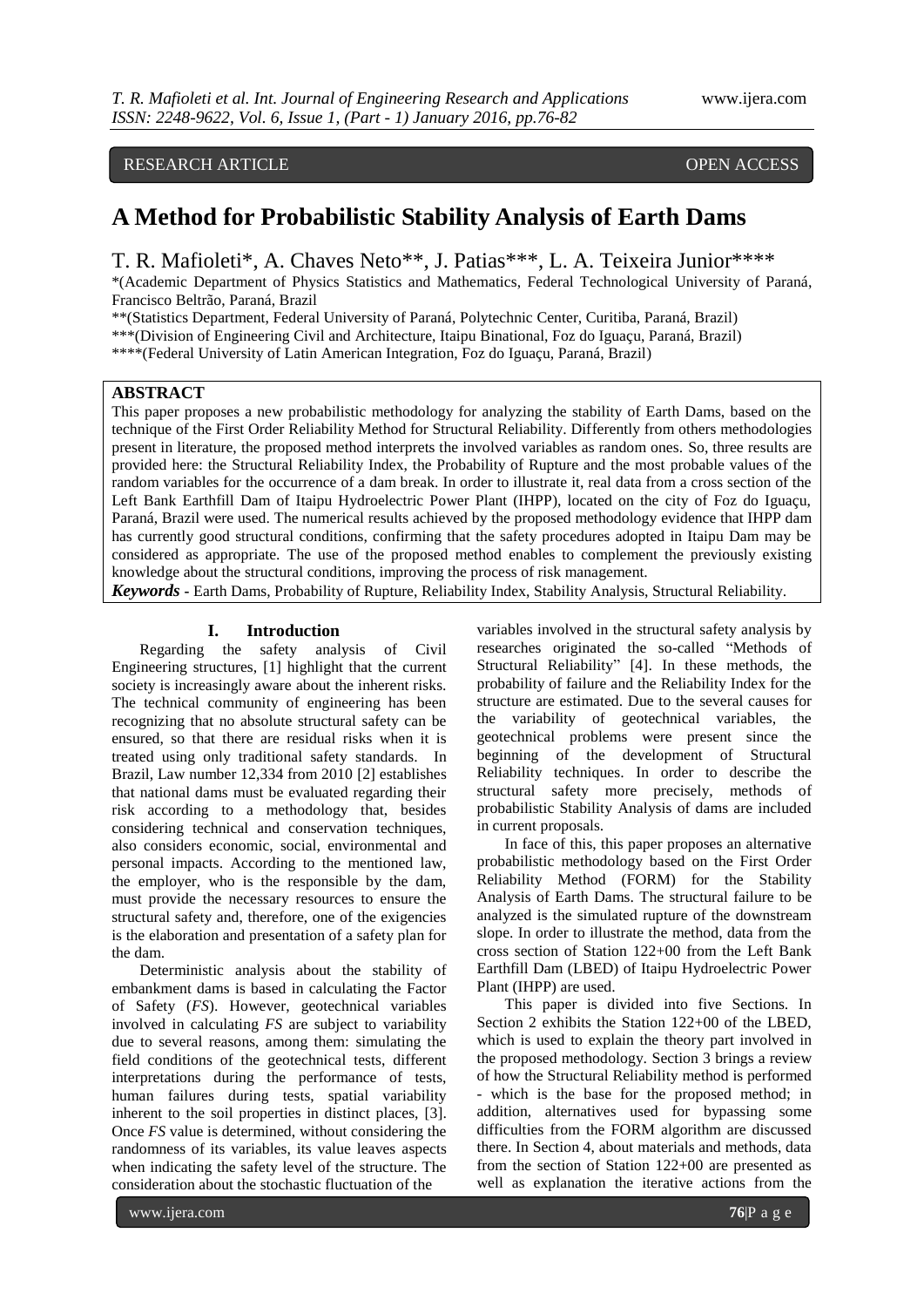proposed method. Main results from applying the method to the section of Station 122+00 are displayed and commented upon in Section 5. Importantly, the results are estimated are: the Reliability Index, the Probability of Rupture and the most likely values that the random variables must assume for resulting in rupture. Conclusions about the proposed methodology, its results as wells as about its use to complement the risk management of dams, among which LBED stands out, are discussed in Section 6.

#### **II. Cross section of Station 122+00**

The Left Bank Earthfill Dam has an extension of 2,294 meters of length. The cross section of Station 122+00 is shown in Fig. 1.

The whole structure of Fig. 1 is over dense basalt, a rock of volcanic origin. The dense basalt, after suffering processes of disintegration and decomposition, (in other words, weathering), gave rise to the yellow layer, known as weathered basalt. Weathered basalt, after suffering more processes of weathering, gave rise to the saprolite layer that is the orange layer. The purple layer, which is the plastic clay of foundation, has originated from the saprolite disintegration processes. The dam body, represented in brown, is composed by clay from the lending area near the place of LBED construction. In the body structure, a gray filter, which is made with sand, can be noted. Green parts are the berms, composed by materials from excavations performed for building other parts of the dam. In pink, upstream, represents a layer of rip rap, rocks with several sizes, gradually organized, in order to avoid erosion that might be caused by the water of the reservoir [5].

Figure 1: cross section of Station 122+00

It is important to highlight that the cross section of Station 122+00 of the LBED of Itaipu Hydroelectric Power Plant, besides illustrating the proposed analysis method, is also used to explain the theory involved in the present Literature Review, in Section 3.

#### **III. Literature review**

This section, addresses the main concepts used as base for the proposed method for evaluating the stability analysis of dams. So, subjects on Structural Reliability are explained in Section 3.1, among them: the Simplified Bishop Factor of Safety used in the analysis (Subsection 3.1.1), and the First Order Reliability Method (FORM) algorithm (Subsection 3.1.2). In face of the difficulties for using the Factor of Safety in analysis, an alternative procedure is indicated, also in that Section.

#### **3.1 Structural Reliability**

According [4], among the objectives of Structural Reliability is the estimated calculation of the probability of occurrence of fail in the engineering structures, in any stage of their life. In order to apply the methods of Structural Reliability, first, it is necessary to define the structural failure to be analyzed. This failure is mathematically represented by a function *G*, which, regarding Structural Reliability is called limit state function. Values that *G* assumes are interpreted as performance indicators of a structure being analyzed. In this paper the limit state function considered is the Simplified Bishop Factor of Safety (*FS*). The good performance of the structure happens when  $FS > 1$ ; if  $FS = 1$ , then the structure is under imminence of rupture; and, finally, if  $FS < 1$ , it means that the structure breaks [6]. The structural failure, indicated by the simulated rupture of the dam in this paper, is known, in terms of Structural Reliability, as the violation of this limit state. The function of the Factor of Safety is presented in Subsection 3.1.1.

Assuming that  $X$  is the vector of random variables of resistance and load acting over the structure,  $G(\underline{X})$  is the function describing the structural performance for which the violation of the limit happens when  $G(\underline{X}) < 0$ ; and  $f_X(\underline{x})$  is the joint probability density function (p.d.f.) of *X*, then the probability of failure, denoted by  $p_f$ , is defined in (1):

$$
p_f = P[G(\underline{X}) < 0] = \int \dots \int_{G(\underline{X}) < 0} f_{\underline{X}}(\underline{x}) d\underline{x} \tag{1}
$$

In most of the times, the calculation of the multiple integral (1) is unviable by analytical methods. Besides, the joint p.d.f. of resistance and load variables may be unknown, so this must be estimated or previously known. In face of that, an alternative for obtaining the probability of failure is the use of numerical methods of Structural Reliability [7]. The First Order Reliability Method (FORM) technique of Structural Reliability is presented on Subsection 3.1.2 for solving the problem of stability of dams approached in the current paper.

#### 3.1.1 Limit state function

The desired failure is the simulated rupture of the downstream slope, which may be evaluated by the Factor of Safety, whose values are interpreted: *FS* > 1 indicates safety, if  $FS = 1$ , the structure is on the verge of rupture; and  $FS < 1$  indicates rupture [6]. For calculating the Factor of Safety, a cross section of the dam is considered. The analysis is performed twodimensionally and the soil over the rupture surface divided into slices. For instance, in Fig. 2 is observed the cross section of Station 122+00, with circular rupture surface and over this surface the soil slices, in green.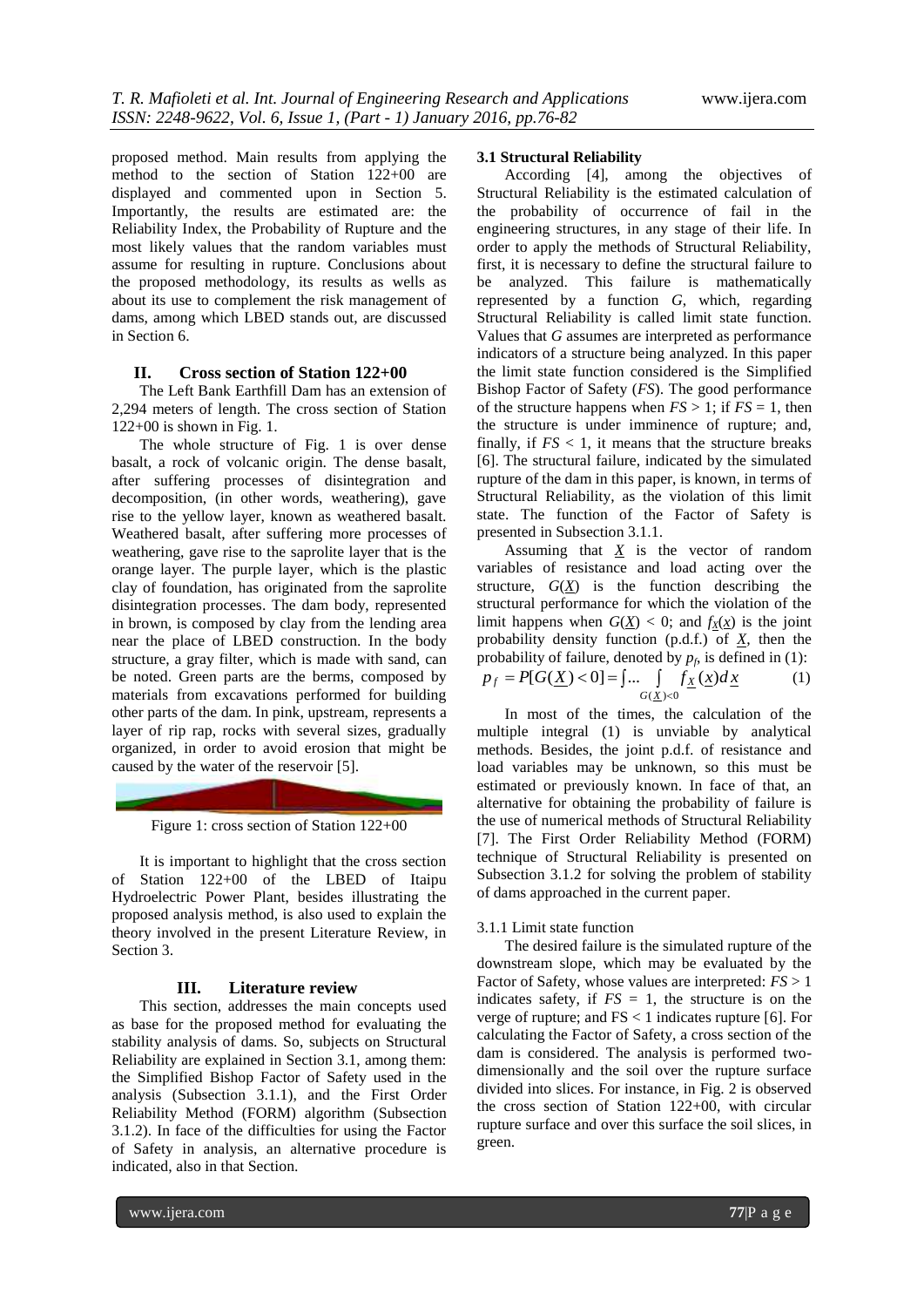

Figure 2: Rupture surface associated with methods subject to limit equilibrium hypotheses

Considering that: the soil breaks abruptly, *FS* is the same along the whole rupture surface and equations of static equilibrium are satisfied until the imminence of rupture. The Simplified Bishop Factor of Safety is defined by the ratio between moment of resistance  $(M_R)$  and load moment  $(M_L)$ :

$$
FS_{k+1} = \frac{M_R}{M_L} \tag{2}
$$

The Factor of Safety is called simplified when only the equilibrium of strengths or moments is considered [8]. The equilibrium of moments is analyzed in each one of the slices, represented in green in Fig. 2. An arbitrary slice of the rupture surface of Fig. 2, to be used for evaluating the rupture by *FS* of Simplified Bishop is generically presented in Fig. 3.



Figure 3: Forces in a generic slice for the Simplified Bishop Factor of Safety [9]

In Figure 3:

*P*: total weight of the slice;

*R*: radius of the rupture circle;

 $X_n, X_{n+1}$ : vertical shear forces on the sections *n* and *n+*1;

 $E_{n}E_{n+1}$ : resultants of the horizontal forces on the sections *n* and *n+*1;

*l*: length of the base of the slice;

*N*: normal total force acting in the base of the slice;

*S*: shear force acting on the slice base;

 $\alpha$ : inclination angle of the slice base;

*x*: horizontal distance from the center of the slice until the axis of rotation;

*h*: height of the slice.

Moment of resistance  $(M_R)$  is defined by the sum of moments of resistance from each one of the slices. Shear strength mobilized  $\tau_{\text{mob}}$  is calculated by the Mohr-Coulomb criterions, such that *c*' is the effective cohesion,  $σ$  is the normal stress, *u* is the pore pressure (water pressure in pores) and *tgφ*' the tangent of effective friction angle *φ*':

$$
\tau_{mob} = \frac{1}{FS_k} [c' + (\sigma - u) \cdot tg \phi'] \tag{3}
$$

Thus, the moment of resistance  $(M_R)$  is given by:

$$
M_R = \sum \frac{\ell \cdot R}{FS_k} \cdot [c' + (\sigma - u) \cdot tg \phi'] \tag{4}
$$

And load moment (*ML*) is defined as

$$
M_L = \sum P \cdot x \tag{5}
$$

By replacing (4) and (5) in (2), after some deductions and simplifying assumptions, the Simplified Bishop Factor of Safety [6] is found. Where  $\gamma$  is the specific weight of soil, *b* the slice breadth, secα the secant of angle α and *tg* α the tangent of angle α:

$$
FS_{k+1} = \frac{1}{\sum P \cdot \text{sen}\alpha} \cdot \sum \left\{ c \cdot b + P \cdot \text{tg}\,\phi \cdot \left( 1 - \frac{u}{\gamma} \right) \right\}
$$

$$
\cdot \frac{\sec \alpha}{1 + \frac{\text{tg}\,\alpha \cdot \text{tg}\,\phi}{FS_k}} \tag{6}
$$

Nowadays there exists some software capable to calculate the Factor of Safety. Here the software  $SLOPE/W^{\circledast}$  (http://www.geo-[\(http://www.geo](http://www.geo-slope.com/support/geostudio2007/examples.aspx)[slope.com/support/geostudio2007/examples.aspx\)](http://www.geo-slope.com/support/geostudio2007/examples.aspx) has been adopted to do so.

#### 3.1.2 First Order Reliability Method

FORM algorithm is carried out in the linear space on which the random variables have standard normal distribution (i.e., normal p.d.f. whose average equals zero and standard deviation equals one) and are also stochastically independent. This linear space is usually referred to as a "small space". The limit state function – that is written as a function of variables from the reduced space – provides the rise to the failure surface. Furthermore, this surface describes both the safety region and the failure region. During the development of FORM algorithm, firstly the Reliability Index is obtained – that consists of the smaller distance from the origin of the reduced space to the failure surface. Then the probability of failure is determined. The nearer geometric point on the failure surface of the origin indicates the most probable values that random variables must assume so that violation of the limit state happens. This point is called project point. The iterative actions of FORM for the case when variables are normal and correlated are described next [7]: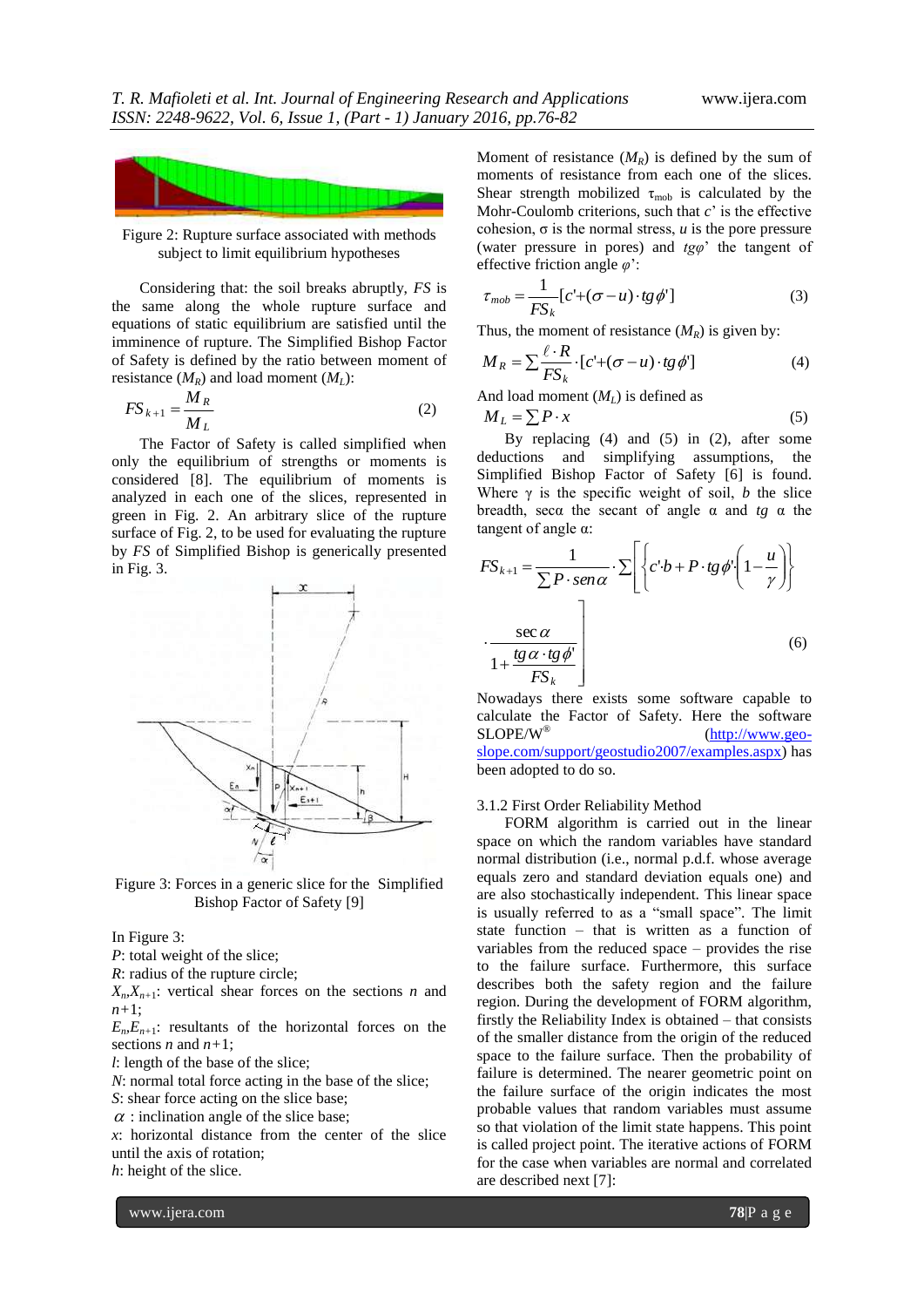**Action 1:** Transform the random variables in standardized normal and independent ones.

Here the random vector  $\underline{X}$  is written as a function of vector *z* of variables belonging to a reduced space which helps to calculate the diagonal matrix of standard deviations estimated for  $\underline{X}$  (denoted by  $[\sigma_X]$ ). The vector of the estimated averages of *X* is represented by  $[\underline{\mu}_X]$ , and *T* denotes the matrix composed by the normalized eigenvectors of the estimated correlation matrix *R.* Accordingly, *X* can be decomposed in (7):

$$
\underline{X} = [\sigma_{\underline{X}}] \cdot T \cdot \underline{z} + \underline{\mu}_{\underline{X}} \tag{7}
$$

**Action 2:** Obtain limit state equation, or equivalently, the failure surface.

The limit state function  $G(X)$  is written as a function of variables from the reduced space  $(z)$  and equated to zero. That is:

$$
g(\underline{z}) = 0 \tag{8}
$$

#### **Action 3:** Write a new project point.

The new project point  $z^*$  consists of a function of the Reliability Index (*β*), which must be determined in Action 4, as well as of the vector of direction cosines (α). That is:

$$
\underline{z}^* = -[\sigma_z] \cdot \underline{\alpha} \cdot \beta \tag{9}
$$

The direction cosines consists of a vector function of partial derivatives vector of *g* in relation to variables

of *z*  $\vert$  $\overline{\phantom{a}}$ J  $\mathcal{L}$ I I  $\setminus$ ſ  $\partial$  $\partial$ *z g* as well as of the diagonal matrix of

standard deviations estimated of variables *X* from the reduced space  $(\lceil \sigma_z \rceil)$  which are defined by the root of eigenvalues of matrix *R.* So, it follows that:

$$
\underline{\alpha} = \frac{[\sigma_z] \cdot \frac{\partial g}{\partial z}}{\left\| [\sigma_z] \cdot \frac{\partial g}{\partial z} \right\|} \tag{10}
$$

**Action 4:** Calculate a new Reliability Index.

The new Reliability Index is obtained from the roots of the limit state equation (9), when it is written as a function of the new project point  $(z^*)$ , as in (11):

$$
g(\underline{z}^*) = g(-\underline{\alpha} \cdot \beta) = 0 \tag{11}
$$

**Action 5:** Verification of the stopping criterion of the algorithm.

If the difference between Reliability Indexes from the last two successive iterations is an acceptable value, then the execution of the algorithm is stopped and the flow goes to Action 6. Unlike, a new project point is calculated with (9) and the procedure restarts from Action 3.

**Action 6:** Check the final results of the algorithm execution.

By means of the Reliability Index (*β*) from the last interaction, the project point of the reduced space is achieved by employing (9), that is then written in the original space with (7). In turn, through the standard normal cumulative distribution function (Φ) the probability of failure  $(p_f)$  is estimated. That is:

$$
p_f = 1 - \Phi(\beta) \tag{12}
$$

The use of recursive functions such as the Factor of Safety of (5) as a function of the limit state may difficult the execution of FORM in Actions which the calculation of partial derivatives and of the roots of the limit state equation is required. In effect, an alternative procedure proposed in this paper is detailed next.

#### Alternative Procedure

The partial derivatives described in Action 3 must be determined by numerical approximation where *t* is a value to be incremented:

$$
\frac{\partial g}{\partial z_i} = \frac{g(z_1, ..., z_i + t, ..., z_n) - g(z_1, ..., z_i, ..., z_n)}{t}
$$
(13)

In order to obtain the roots of the limit state function described in Action 4, [10] suggest the approximation of the equation by a second order Taylor Series centered in a supposed initial Reliability Index  $β_0$ :

$$
g(\beta) \approx \frac{1}{2} \cdot \left(\frac{\partial^2 g}{\partial \beta^2}\right)_{\beta=\beta_0} \cdot (\beta - \beta_0)^2 + \left(\frac{\partial g}{\partial \beta}\right)_{\beta=\beta_0}
$$
  
 
$$
\cdot (\beta - \beta_0) + g(\beta_0) = 0 \qquad (14)
$$

Such as  $g(\beta_0)$  corresponds to the value of g in the last new project point of (9) with  $\beta = \beta_0$ .

The partial derivative of *g* in relation to  $\beta$  with  $\beta = \beta_0$ is given by:

$$
\left(\frac{\partial g}{\partial \beta}\right)_{\beta=\beta_0} = \sum_{i=1}^n \left(\frac{\partial g}{\partial z_i}\right) \cdot \left(\frac{\partial z_i}{\partial \beta}\right)_{\beta=\beta_0}
$$
\nwhere  $\left(\frac{\partial g}{\partial \beta}\right)$  is obtained from (13) and  $\left(\frac{\partial z_i}{\partial \beta}\right)$ 

where 
$$
\left(\frac{\partial g}{\partial z_i}\right)
$$
 is obtained from (13) and  $\left(\frac{\partial z_i}{\partial \beta}\right)_{\beta=\beta_0}$ 

from (9) making  $\beta = \beta_0$ .

The partial second derivative of *g* in relation to *β* with  $\beta = \beta_0$  is given by:

$$
\left(\frac{\partial^2 g}{\partial \beta^2}\right)_{\beta=\beta_0} = \sum_{i=1}^n \left(\frac{\partial^2 g}{\partial z_i^2}\right) \cdot \left(\left(\frac{\partial z_i}{\partial \beta}\right)_{\beta=\beta_0}\right)^2 \tag{16}
$$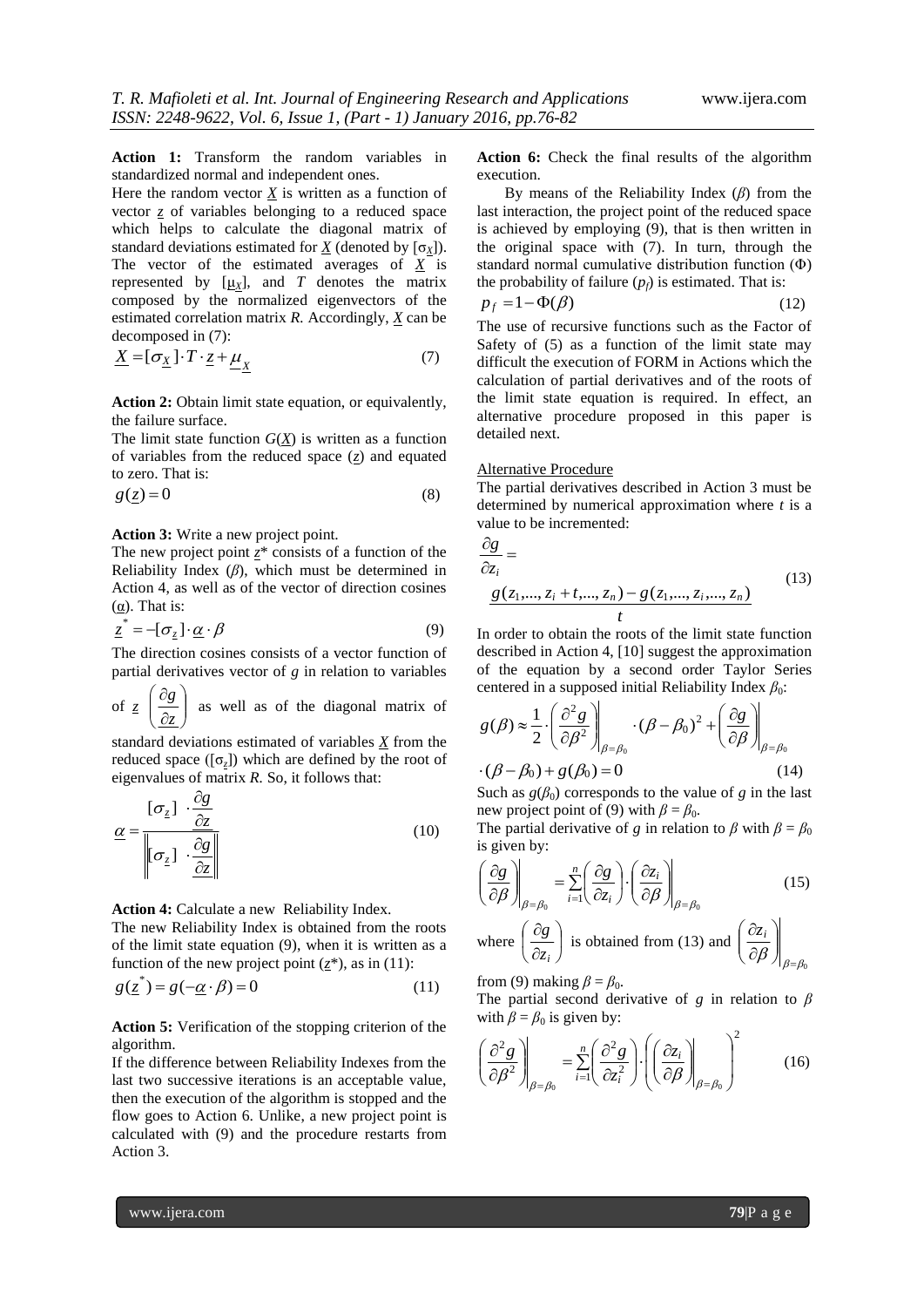where 
$$
\left(\frac{\partial z_i}{\partial \beta}\right)_{\beta=\beta_0}
$$
 is obtained from (9) making  $\beta =$   
\n $\beta_0$  and  $\left(\frac{\partial^2 g}{\partial z_i^2}\right)$  is given as follow:  
\n
$$
\frac{\partial^2 g}{\partial z_i^2} = \frac{g(z_1,..., z_i + 2t,..., z_n)}{t^2}
$$
\n
$$
-2g(z_1,..., z_i + t,..., z_n) + g(z_1,..., z_i,..., z_n)
$$
\n(17)

The calculation of the Reliability Index (*β*) implicates in calculating the roots of (14) approximated. Once a Reliability Index is obtained from those roots, the procedure of executing FORM continues from Action 5.

### **IV. Material and methods**

The purpose of this Section is to treat on questions concerning the practical application of the proposed method. In Subsection 4.1 the data adopted for applying the underlying method in the Stability Analysis by the cross section of Station 122+00 are thoroughly presented. In turn, the explanation of the operational procedures is approached in Subsection 4.2.

## **4.1 Data for analysis of structural reliability for the section of Station 122+00**

Variables interpreted as random ones with their averages and standard deviations for materials of the dam are shown in Table 3 and Table 4. Notice that the normal distribution is supposed here to them.

Table 3: Variables considered as random in the

| reliability analysis     |         |                           |  |
|--------------------------|---------|---------------------------|--|
| Effective cohesion (Kpa) |         |                           |  |
| Material                 | Average | <b>Standard Deviation</b> |  |
| Dam body clay            | 55.5181 | 13.4967                   |  |
| Foundation clay          | 18.2649 | 6.0682                    |  |

| Table 4: Variables considered as random in the |
|------------------------------------------------|
| reliability analysis                           |

|                 | Effective friction angle (degrees) |                           |  |
|-----------------|------------------------------------|---------------------------|--|
| Material        | Average                            | <b>Standard Deviation</b> |  |
| Dam body clay   | 27.275                             | 1.3892                    |  |
| Foundation clay | 25                                 | 1.4142                    |  |

The estimated correlation matrix (*R*) named Pearson's correlation [11], between variables  $\underline{X}$  is given by:

|       |           | $-0.5401$ | $0\quad 0$ |  |
|-------|-----------|-----------|------------|--|
| $R =$ | $-0.5401$ |           | $\Omega$   |  |
|       |           | $\Omega$  |            |  |
|       |           | 0         | ∩          |  |

Is pointed out that the random variables effective cohesion and effective friction angle of the clay in the dam body is -0.5401, and that the other random variables are uncorrelated. On the other hand, the variables exhibited in Table 5 were assumed to be deterministic ones and used for performing the Stability Analysis.

| Table 5: Variables considered as deterministic in |  |
|---------------------------------------------------|--|
| <b>Reliability Analysis</b>                       |  |

|                 |            |               | Effective |
|-----------------|------------|---------------|-----------|
|                 | Specific   | Effective     | friction  |
|                 | Weight     | cohesion      | angle     |
| Material        | $(KN/m^3)$ | (KPa)         | (degrees) |
| Dam body clay   | 19.025     |               |           |
| <b>Berms</b>    | 19.025     | 58.2517       | 24        |
| Sand of filters | 22.065     | 0             | 40        |
| Foundation clay | 17.8482    |               |           |
| Saprolite       | 18.0443    | 0             | 25        |
| Weathered       |            |               |           |
| basalt          | 19.1427    | 19.123        | 28        |
| Rip rap         | 21.5747    | $\mathcal{O}$ | 40        |

# **4.2 Proposed method for probabilistic analysis of Earth Dams stability**

During the development of the FORM algorithm for calculating the partial derivatives by numerical approximation as described in Action 3 (13), an access are made to SLOPE/W<sup>®</sup>. The value  $t = 0.001$ is incremented in the variable of reduced space  $(z)$ , and the values of variables in the original space are obtained from (7). Thus, accesses are made to  $SLOPE/W^{\circledast}$  in order to determinate the values of the Factor of Safety (function of the limit state), with the variables in the original space and not in the reduced one. Due to this alternative procedure, it is not necessary to write the equation of limit state as a function of variables of the reduced space  $(z)$ , according to (8) of Action 2. For obtaining a new Reliability Index (Action 4), the proposed method suggests the approximation of the limit state (11) by a second-order Taylor Series (14) as a function of the Reliability Index (*β*). Thus, Action 4 is performed without the need of writing  $(8)$  (limit state equation) due to the new project point, according to (11). In this procedure, the limit state (8) of Action 2 is treated indirectly, according to approximations given by (13) and (14) indicated in the alternative procedure.

The rupture surface was considered as fixed, passing through the saprolite layer. This is one because the material layer, is highly permeable.

The method presented in this Section allows performing stability analysis of Earthfill dams account for the randomness of some variables, unlikely traditional methods. Importantly, even if a dam is considered to be safe according to traditional stability analysis, there exists residual risk that should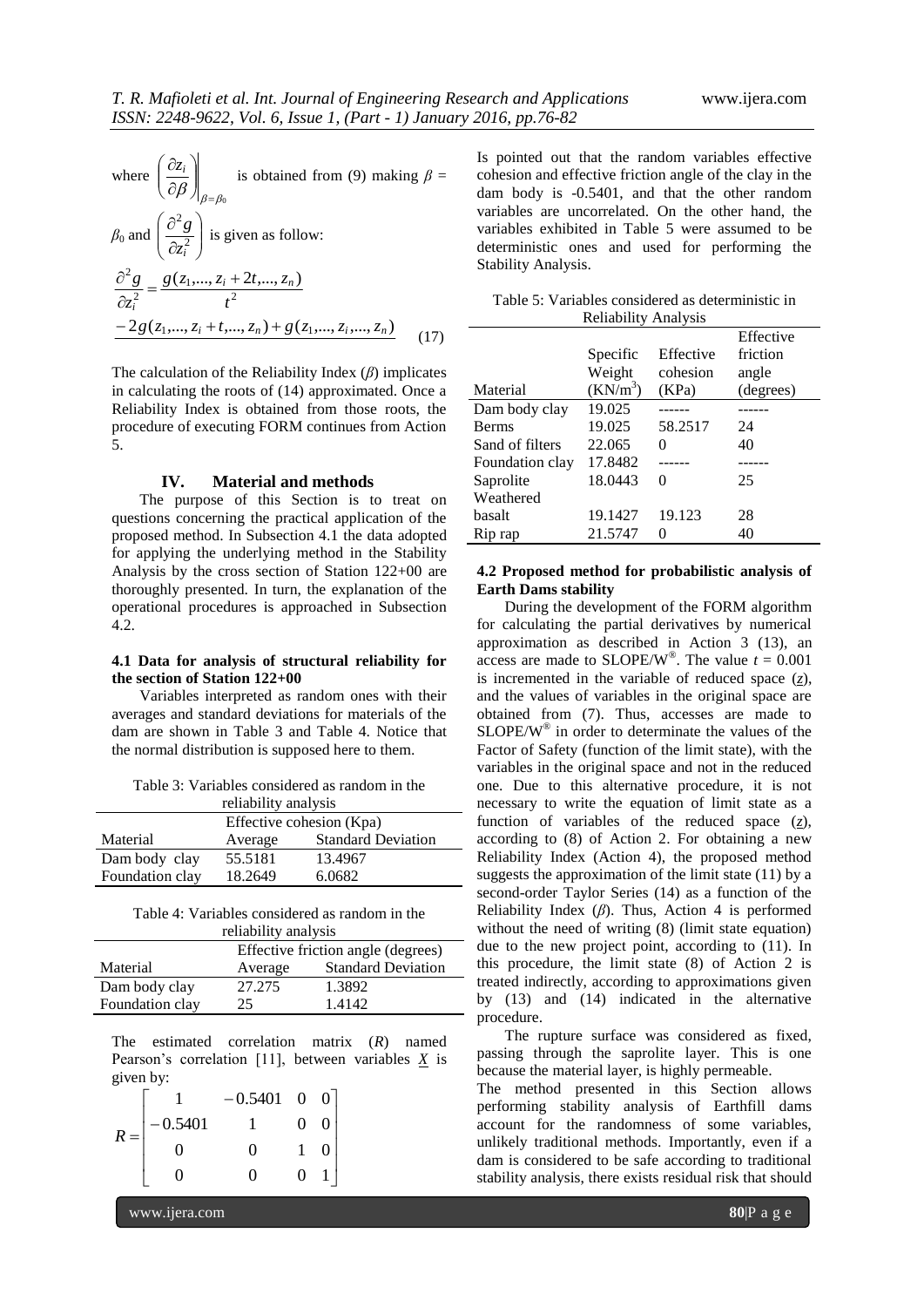be taken into account. Hence the proposed method aims to mitigate the risk management and to give more support to final decision of the responsible technical sector.

#### **V. Results**

Results from the analysis of Structural Reliability of the LBED through the section of Station 122+00, using the proposed method (Section 3), with the Simplified Bishop Factor of Safety as a function of the limit state, are in Table 6. The Reliability Indexes had close values in both analysis, as well as the respective Rupture Probabilities. Those values, once determined, are not unique, but they depend on the Reliability Index chosen to begin the iterative process. Two results are presented, one for a initial Reliability Index of 2.0 and another for 2.4. It is important to observe that the dam is in good safety conditions, because the values of the Reliability Index and consequently the ones of Probability of Rupture, are inside the interval considered as safe, established by [12] for Earth Dams.

Table 6: Reliability and Probability of Rupture

| Indexes |  |                                                   |            |
|---------|--|---------------------------------------------------|------------|
|         |  | Initial Reliability Final Reliability Probability |            |
| Index   |  | Index                                             | of Rupture |
| 2.0     |  | 4.682                                             | 0.000142\% |
| 2.4     |  | 4.512                                             | 0.000321%  |

The values of effective cohesion and of effective friction angle (project point) resulting from the analysis are presented in Table 7. Similar values are observed for all variables in both analysis. For clay from dam body, for instance, the values of effective cohesion were  $12.271^{\circ}$  and  $11.769^{\circ}$ . It is observed that a small change in the initial Reliability Index may change the project point at the end of the analysis. Close values of the initial Reliability Indexes generate values close to the project point. This procedure indicates intervals for the project point variables.

Table 7: Project point resulting from analysis with distinct initial Reliability Indexes

|             | Dam body clay         |              | Foundation clay |           |
|-------------|-----------------------|--------------|-----------------|-----------|
| Initial     |                       |              |                 |           |
| Reliability | $\mathbf{c}^{\prime}$ | $\mathbb{O}$ |                 | $\Phi$    |
| Index       | (KPa)                 | (degrees)    | c'(KPa)         | (degrees) |
| 2.0         | 12.217                | 25.839       | 15.034          | 23.945    |
| 2.4         | 11.769                | 26.405       | 15.489          | 23.094    |

The rupture surface with its slices at the end of both analysis is similar, since the rupture surface was considered as fixed. The surface is shown in Fig. 5.



Figure 5: Rupture surface resulting from analysis with initial Reliability Index 2.0 and 2.4

It was verified that the convergence of the proposed model is associated with the selection of the initial Reliability Index and of the increment value *t*. Accordingly, the beginning of the analysis have taken more time. For analysis executed with both initial Reliability Index 2.0 and 2.4, the selected value of increment *t* was the same – namely,  $t = 0.001$ .

### **VI. Conclusion**

In this paper a method for probabilistic analysis of Earth Dam stability is put forward. Given a cross section of the dam, the proposal, based on the First Order Reliability Method aims to obtain the Probability of Rupture of the Earthfill, the Reliability Index for the structure and the more probable values that the random variables must assume for the rupture to happen. Two analysis were executed according to the initially chosen Reliability Indexes: 2.0 and 2.4. In both analysis the function describing the performance of the structure (limit state function) was the Simplified Bishop Factor of Safety. The probabilistic methods of Stability Analysis differ from traditional deterministic methods by considering the randomness of the variables involved in the problem at hand. In the proposed methodology, the variables considered as random ones were the effective cohesion and the effective friction angle of materials: clay from dam body and clay from foundation.

By applying the underlying method, information from the cross section of Station 122+00 on the Left Bank Earthfill Dam of Itaipu Hydroelectric Power Plant was used. The results obtained from the application evidence the excellent performance of the proposed method, as well as the good security conditions in which the dam is, according to comments about results in Section 4.

Furthermore, it was verified that both analysis have values close to the Index of Reliability and Probability of Rupture. The numerical analysis performed by traditional methods of Structural Reliability was also indicated. The application of the Monte Carlo Simulation Method, with the same limit state functions considered in this paper, will probably point to values of Index of Reliability and Probability of Rupture close to the obtained ones. The greater the amount of information is, more precision there is to infer about structural security and for indicating procedures of risk management.